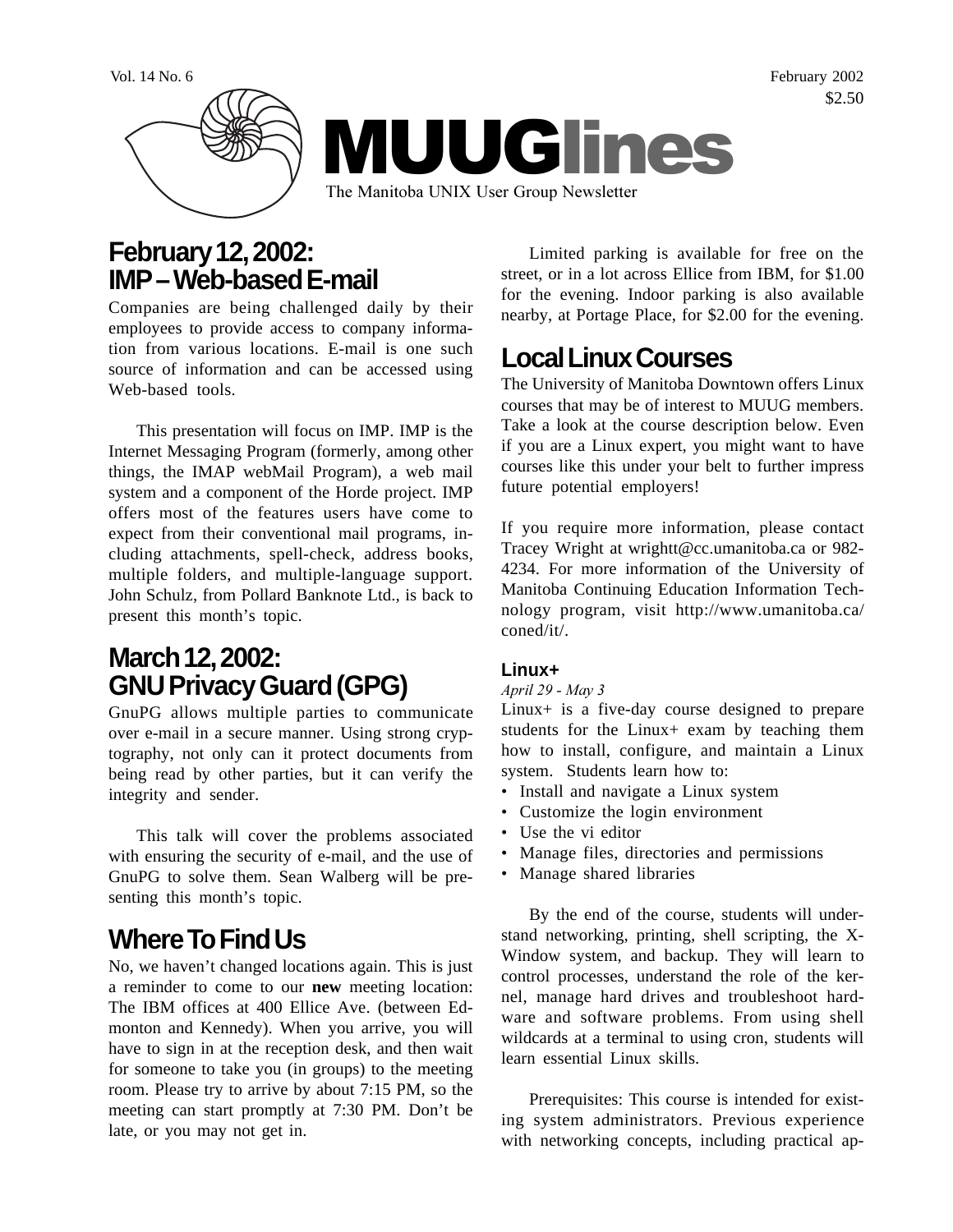plication with NetWare and/or Windows 2000 is an asset.

#### **Advanced Linux Seminars**

Using Linux as a Mail Server - March 14-15 Using Linux as a Web Server (Apache) - April 15 Using Linux as a File Server (Samba) - April 16, 17

## **See FOSDEM**

O'Reilly Teams Up With FOSDEM to organize the Free and Open Source Software Developers' European Meeting (FOSDEM), February 16-17, 2002 in Brussels. Speakers include DJ Adams, Ian Clarke, Philip Hazel, Miguel de Icaza, Richard M. Stallman, and many others. Also in February, O'Reilly will release a new book on Richard Stallman and the Free Software Foundation, "Free as in Freedom." Check out http://www.fosdem.org/

## **Open Source Research?**

Does publicly funded research have to result in open source code? Read two opposing viewpoints on whether all software created by publicly funded research should be licensed as open source. For further discussion on this issue, don't miss the upcoming O'Reilly Bioinformatics Technology Conference. Visit http://www.oreillynet.com/pub/ a/network/2002/01/12/openinf.html

## **The CerfCube?**

It's tiny, it's powerful, it's perfect – for developing Internet devices.

Intrinsyc has introduced the CerfCube for Linux User Group Members . At just 3" x 3" x 3", and at the special price of \$299, its one of the tiniest, most powerful reference designs on the market.

Based on the Intel SA-1110 processor, its perfect for creating Internet-ready devices, or Internetenabling existing equipment. And is ideal for server appliances, data collection devices, scanners and home automation products - virtually any embedded application.

Check out these specs:

- Web-ready, low cost server device
- 3" x 3" x 3: stackable aluminum cube
- High performance 206 MHz Intel®

StrongARM(tm) 1110 processor

- 32 MB RAM and 16 MB Flash
- Ideal for headless Internet devices
- Pre-loaded with Linux and Apache embedded web server

To purchase your CerfCube at this special price, visit http://www.intrinsyc.com/products/ referencedesigns/cerfcube.asp and enter the promotion code CERFCUBE3-5147.

#### **Get Local Assistance**

Nearly every MUUG meeting includes a "round table", an open question–and–answer period in which every attendee can ask about something they would like help with or information about. In addition, there is a corresponding MUUG-managed mailing list where more questions can be asked and follow-ups posted. It seems that not everyone has been made aware of the existence of the latter.

Some of you have already signed up at http:// www.muug.mb.ca/mailman/listinfo/roundtable. The more people there are on the list, the more valuable it becomes. Even if you don't currently have questions or answers, sign up today and join in when you see an opening!

While you're there, sign up at an additional cost of nothing to the MUUG-Announce list, which is used to notify list-members of upcoming meetings, other events and last-minute changes. Traffic on this list is low, so don't worry about your Inbox filling up on account of this one!

#### **HP Announcements at LinuxWorld**

In her keynote address at LinuxWorld, Hewlett-Packard CEO Carly Fiorina declared this the breakout year for Linux, the open source technology that is finding favor with big businesses for its flexibility and cost-effectiveness.

Fiorina highlighted a number of innovative Linux solutions already deployed by customers in the entertainment, banking, service provider, Internet infrastructure and technical computing arenas. Adoption in these markets, along with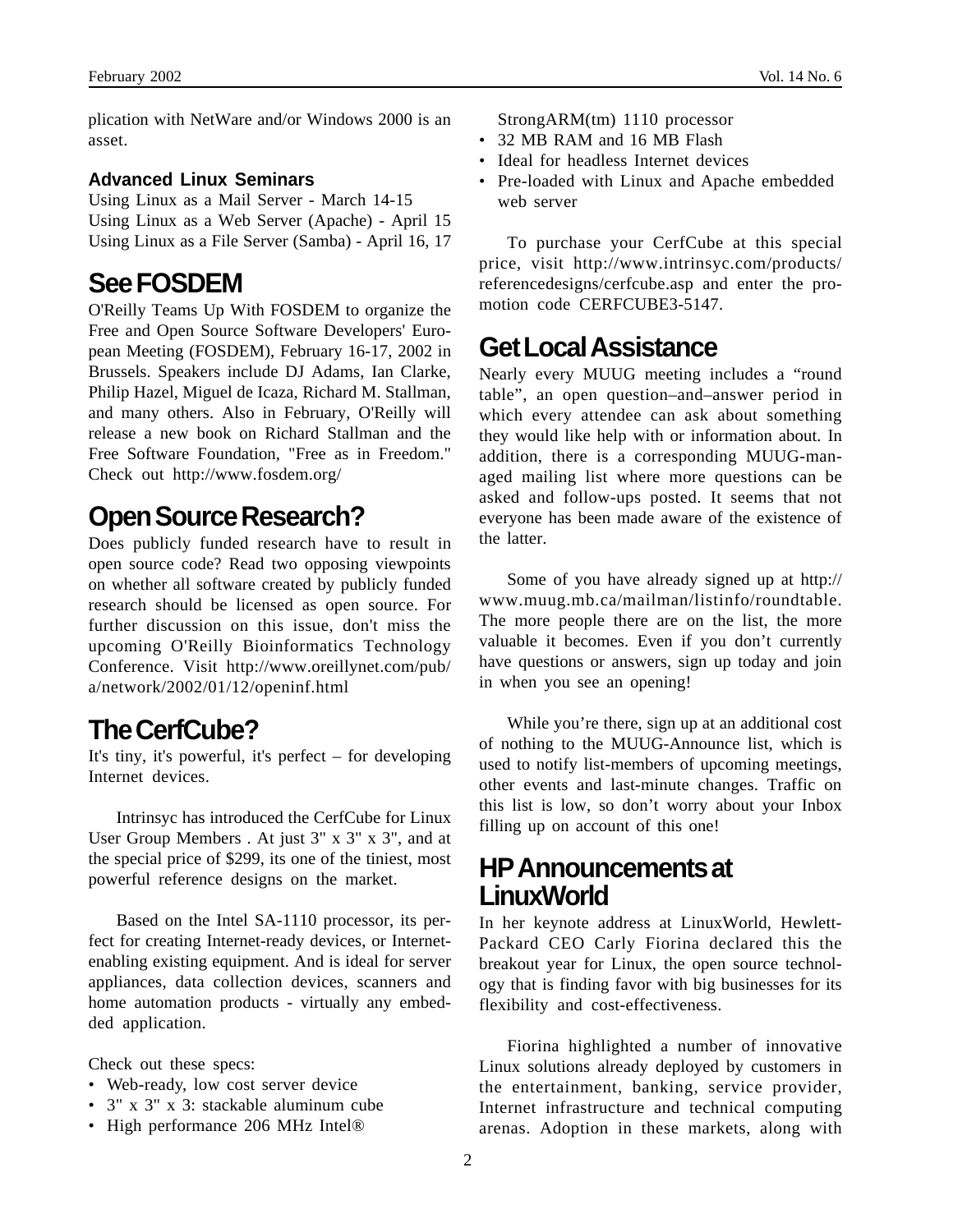retail, financial services and public sector, is helping fuel growth in Linux.

"These representatives from the business community aren't supporting Linux because it's popular. They're doing it because it meets their needs and those of their customers, and they're putting their money where their mouths are," she said.

She also commented on the growing influence of Linux in consumer applications, a milestone that "further demonstrates the mainstream nature of Linux today."

In her opening remarks, Fiorina recognized the audience for being part of a vanguard of pioneers and innovators who accelerated the idea of Linux and turned it into an undeniable force.

Fiorina praised the open source community for enabling Linux to stay true to the spirit of its revolutionary roots while developing into a solution that can meet the needs of big business.

She encouraged attendees not to become distracted by the industry discussions surrounding the deployment of Microsoft® and Linux solutions. "The reality is that Microsoft solutions on industrystandard hardware are a mainstay of many corporations, especially on the desktop, and will continue to be so," Fiorina said. "Likewise, Linux solutions have found their way into a number of mainstream enterprise applications, are already on the desktop in niche applications, and will continue to make inroads.

"HP offers both solutions, as well as HP-UX, because we see opportunity in offering our customers a choice of building blocks for their heterogeneous environments. That's what we're about. We're the company that others come to when they want to run a multi-platform environment for mission-critical services. Right now we're taking a pragmatic approach. The question for us isn't 'Will Linux dominate the world?' but 'What part of the world will Linux dominate?'"

Fiorina outlined several initiatives where the open source community should continue to apply its energy to keep moving Linux forward for cus-

tomers. These included ease of use, support of the Linux Standard base to reduce the complexity of Linux development and the resolution of the royalty-free standards issue currently being debated in standards circles.

"In HP's view, even the so-called 'Reasonable and Non-Discriminatory' patent licensing would distort the standards selection process to an unacceptable level for Web infrastructure software standards," she said. "We continue to work to draft a policy that requires the W3C to endorse only those recommendations which can be used free of royalties."

HP's CEO also described her company's initiatives to contribute to the advance of Linux. This includes taking a comprehensive approach to help build customer confidence in Linux platforms by offering a full range of sales, consulting, support and education; seeking out the open source community and software, hardware and channel partners to accelerate the delivery of innovative solutions for customers; and delivering a line of security-enhanced servers, blade servers, appliances, workstations, storage media, printers, business PCs and telecommunications racks.

"We see HP's role as helping to increase Linux' credibility in the business world," she said. "One of the primary motivations of HP's merger with Compaq is our deeply shared belief in standards-based platforms and technologies, and the contributions of the open source movement in helping customers take full advantage of these platforms.

#### **Linux On PS2**

Sony Computer Entertainment America Inc. announced at LinuxWorld that it is set to release "Linux (for PlayStation 2)" Release 1.0, targeted toward the Linux development community in North America.

Designed as a hobbyist development environment, users can not only run the wide variety of computer applications written for the Linux operating system, but also create original programs and applications designed to run on "Linux (for PlayStation 2)." The company expects the kit to sell for about \$199 USD when it is made available in May 2002